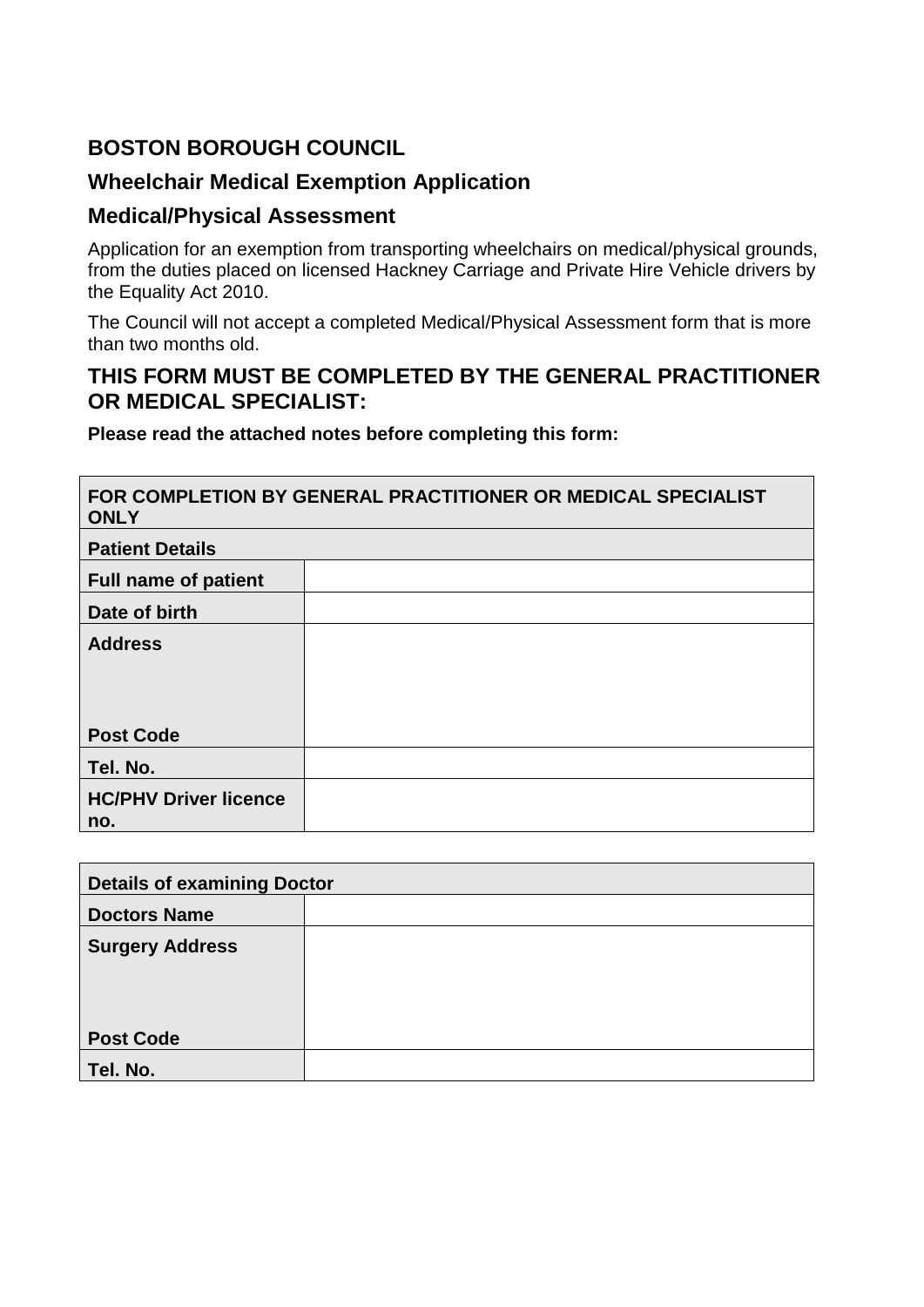| Details of medical/physical condition                                                                                                                                       |  |     |    |  |  |  |
|-----------------------------------------------------------------------------------------------------------------------------------------------------------------------------|--|-----|----|--|--|--|
| In your opinion, does this person have a medical<br>or physical condition which makes it IMPOSSIBLE<br>or UNREASONABLY DIFFICULT for him/her to<br>assist wheelchair users? |  | Yes | Nr |  |  |  |
| If "yes" to question<br>above, please give details<br>of condition.                                                                                                         |  |     |    |  |  |  |
| Does the patient still<br>satisfy DVLA Group II<br><b>Driver Medical Standards.</b>                                                                                         |  |     |    |  |  |  |

| <b>Recommended period of exemption</b>                                                               |      |     |    |  |  |
|------------------------------------------------------------------------------------------------------|------|-----|----|--|--|
| Are you recommending an exemption be granted?                                                        |      | Yes |    |  |  |
| If yes:                                                                                              |      |     |    |  |  |
| Are you recommending a Life Exemption?                                                               |      | Yes | No |  |  |
| Are you recommending for a temporary exemption?                                                      |      | Yes |    |  |  |
| If you are recommending a temporary exemption,<br>please state the period it is recommended to last. |      |     |    |  |  |
| <b>Signature of Doctor</b>                                                                           | Date |     |    |  |  |

**Surgery Stamp:**